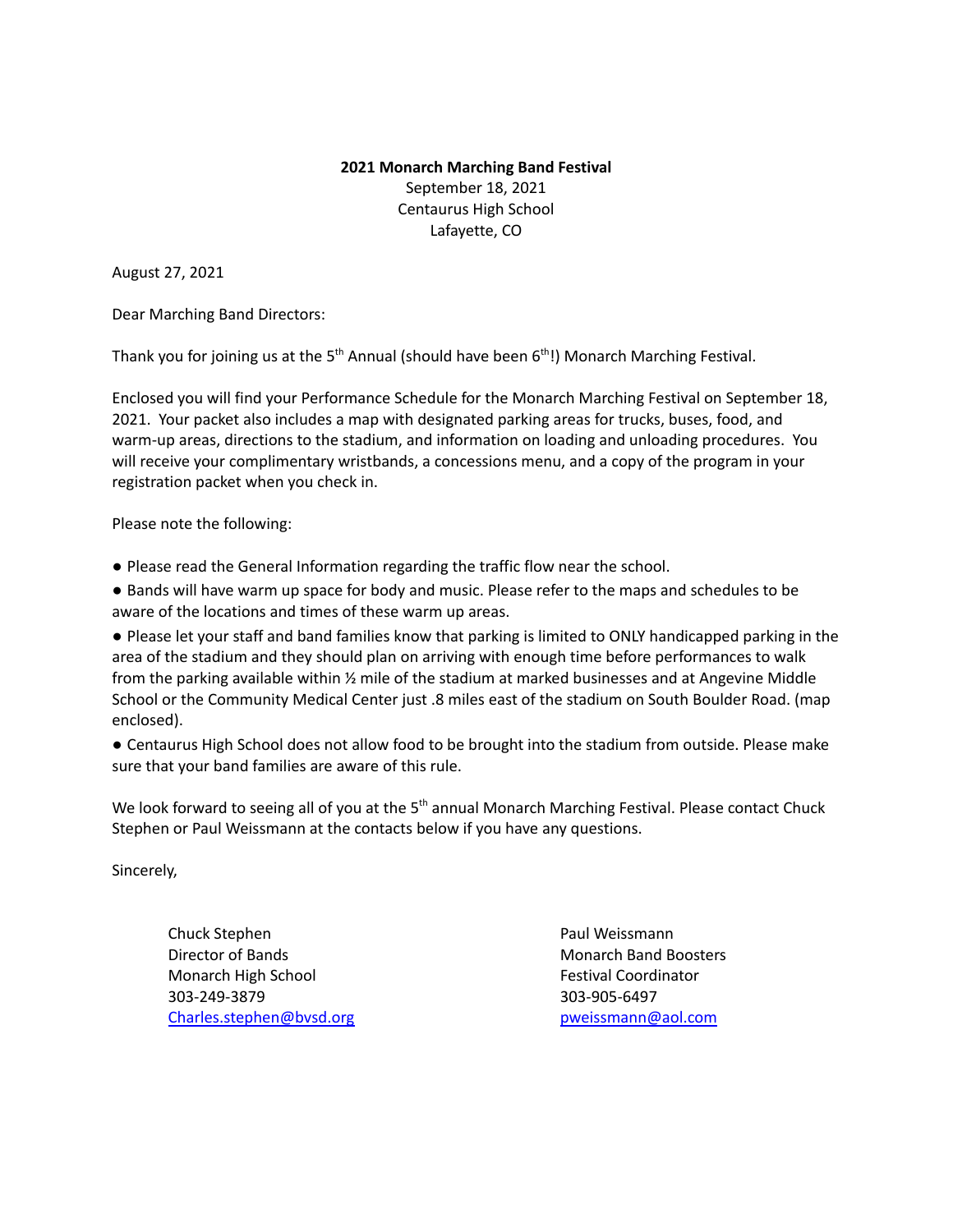## **2021 Monarch High School Marching Band Festival General Information**

1. All Boulder County Covid19 protocols will be in effect. As of August 27, 2021, masks are strongly encouraged even at outside venues and required for those not vaccinated.

2. RULES AND REGULATIONS…All CBA rules will be in effect and all directors need to be aware of any changes in the format. Visit the Colorado Bandmasters marching page for more information at www.cbamarching.com . PLEASE NOTE – Contest hosts will be notified by the CBA Executive Secretary verifying the participating director's membership prior to the qualifying event. All participating band directors must be members of CBA.

3. TOTAL TIME LIMIT…Each band has been allotted fifteen (15) minutes of time. This time includes your entry, on-field warm up (optional), show, and exit. Please refer to the CBA rules regarding minimum times, field times, etc. CBA will not enforce the maximum performance time of 11 minutes but please remember that you have a maximum of 15 minutes total time on the field. See the Handbook for proper entrance and exit protocol.

4. BUSES and TRUCK PARKING… All Buses and trucks will enter the stadium through Centaur Village and Warrior Way on the East side of Centaurus' campus. Buses will exit north onto South Boulder Road. Festival staff will direct your buses and trucks to the north end of the main parking lot. **DO NOT UNLOAD YOUR BUSES UNTIL A FESTIVAL REPRESENTATIVE HAS MET YOU AND GIVEN YOU YOUR DIRECTOR'S PACKET.** You will be provided a packet at check in, which will include a wristband for every student and separate wristbands for pit/prop pushers (these wrist bands only allow those volunteers to help with pit and props during your show, they will not be able to get in to watch the festival with these wrist bands. As per CBA policy, each band will be given a maximum of 30 pit/prop wristbands) additional maps for the warm up areas and flow charts. Only buses and trucks will be allowed in the parking designated for buses and trucks. If your trucks arrive before the buses, they must check in with a festival representative. Since construction at Centaurus has concluded, this year there is also space available for food.

5. SPECTATOR PARKING…Spectator parking in the Centaurus High School main parking lot will be limited to ONLY handicapped and senior parking. Please advise your staff and parents to arrive early to allow for time to park in the spectator parking lots located at local businesses within ½ mile of Centaurus High School and from Angevine Middle School or the Community Medical Center located .8 miles east of Centaurus.

6. BAND HOSTS…We will have a band host for each band and we will have numerous Monarch volunteers stationed around the campus to provide you with information about warm up areas and your scheduled times. Each director will be solely responsible to keep the contest on schedule by making their report times.

7. CONCESSIONS…Monarch Music Boosters will operate concession stands on the home side of the grand stand near the ticket booth. We will be serving burgers, dogs, brats and BBQ from the grill. Snacks and drinks will be available at both the concessions stand and at a snack cart, located adjacent to the west end of the bleachers.

8. FEEDING YOUR BANDS… We cannot guarantee a separate designated area which would allow you space to feed your bands and volunteers. Currently that space is occupied by a mobile Covid19 test site. Should that site be moved, we will make that available. We encourage you to utilize our concessions and apologize for any inconvenience.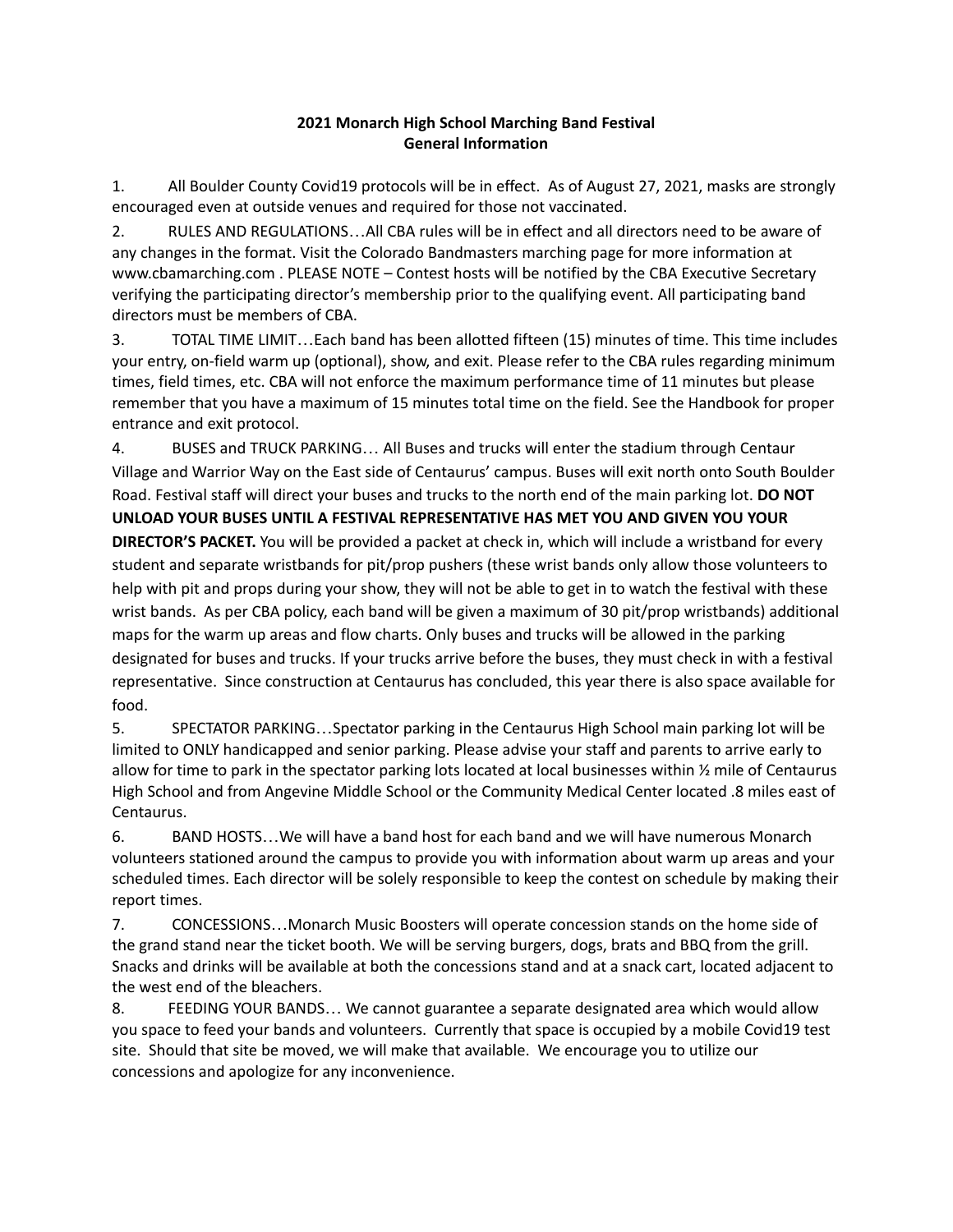9. ADMISSIONS. The cost for the festival is \$12.00 for adults and \$8.00 for students (6-18) and senior citizen's. Cash and credit cards will be the only methods of payment. Children under 6 will be admitted free and gates will open at noon. Participating band members will be admitted with handstamps provided upon your arrival. Per CBA, only band members and drivers will be given handstamps. Additionally, each director will receive one complimentary wristband (entry ticket) for every 15 band members. These wristbands will be in your Director's Packet the day of the festival and may be used at your discretion. ONLY PERSONS IN UNIFORM, WITH A HANDSTAMP, WEARING A WRISTBAND, OR CBA PASSES WILL BE ADMITTED INTO THE STANDS. WE WILL ALSO BE SELLING TICKETS IN ADVANCE AND THOSE TICKETS WILL BE TOUCHLESS (SHOWN ON YOUR PHONE). LOOK FOR INFORMATION SOON ON HOW TO PRE-PURCHASE TICKETS.

\*Please know that all adults will be charged for admittance even if they are your booster president, principal, superintendent, etc. (unless you give them one of the complimentary wristbands). If your staff does not have an official CBA pass they will then need one of your allotted wristbands to enter the stands.

9. ADULT HELPERS ON THE FIELD…Equipment helpers (pit/prop parents) can enter through the band entrance gate with one of the pit/prop wristbands. As per CBA policy, each band will be given a maximum of 30 pit/prop wristbands (these wristbands will not get them in the stands to watch). Before and after your performance each adult/parent will need a ticket/wristband or CBA staff pass to enter the seating area. Please inform your adults/parents of your school about our admittance policies. Additionally, equipment helpers are not allowed into the stands during their band's performance. The gate personnel are instructed to not allow anyone into the stands unless they have a CBA staff/director pass.

10. SEATING…Seating will be crowded and space will be limited. The MAIN GRANDSTAND on the north side of the field will be reserved for the paying audience. Please advise all parents to respect each band's performance and only enter the Grandstand following a band's performance.

11. PA ANNOUNCEMENTS…Please email any changes to the Announcers Form and/or Exit Announcers Form by 9-14-21

12. 2021 AWARDS…There will be placement awards (1A-5A) for the top 3 bands in each class.

13. AWARDS CEREMONY... The ceremony will include a Drum Majors ONLY (no captains per CBA regulations) retreat. Awards will be done as quickly as possible. Every band will get full recaps for this show in their packet.

14. SNOW OR BAD WEATHER…If weather drives the cancellation of the event, schools will be notified in the order of furthest distances traveled and as early as possible. We will use the contact information on your entry form.

15. VIDEO RECORDING…A professional video recording of your performance will be made from the press box. All bands will receive an SD card of their performance as part of their entry fee. Bands will no longer receive a DVD of their performance.

16. WARM-UP AREAS…Each band has been assigned a body warm-up, music warm-up and pit/battery warm-up (see attached schedules). Also included are open areas for your guard to warm up (please ask your staff to share this space – see map). You have a 30 minute warm up